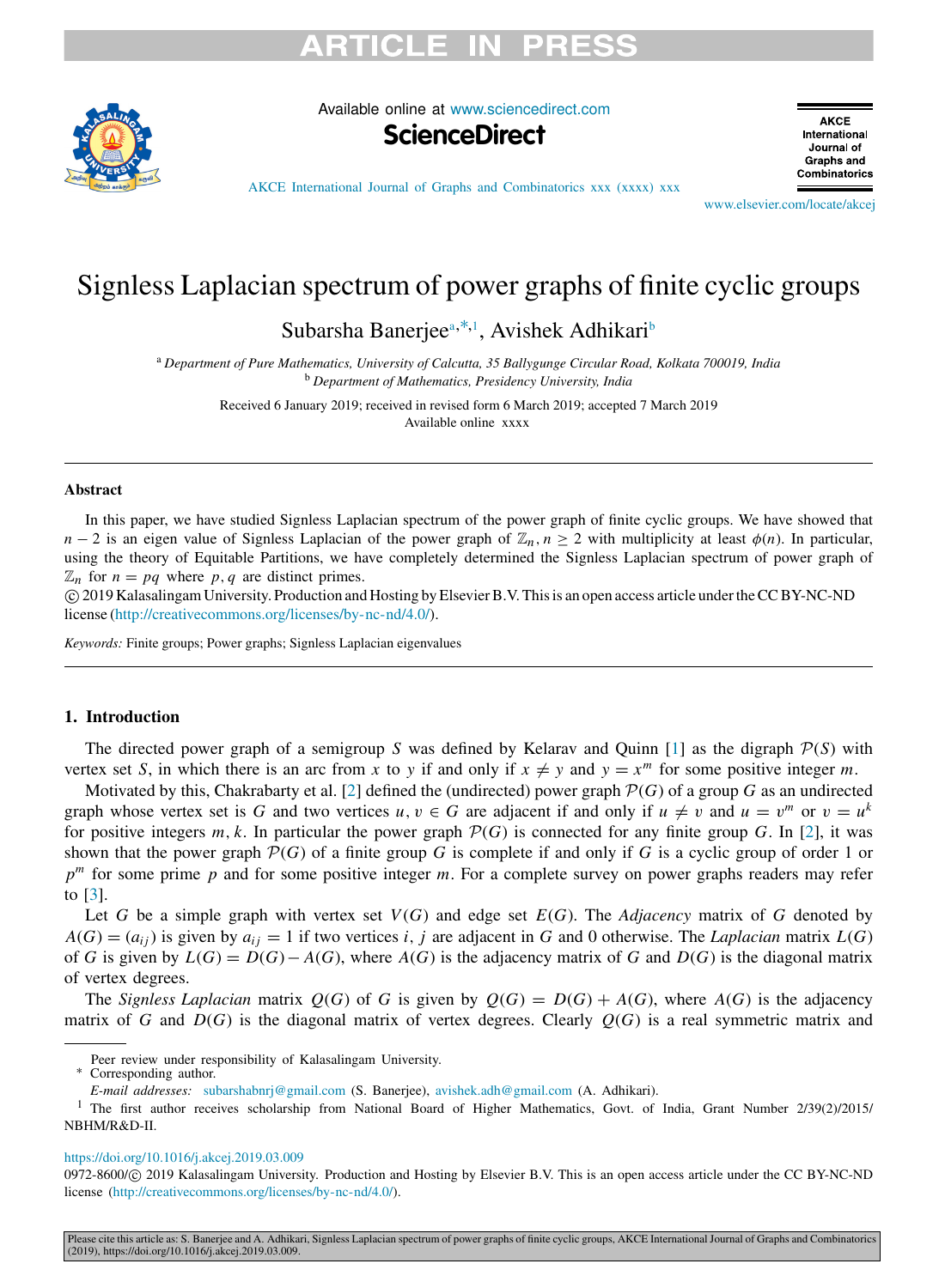## ARTICLE IN

2 *S. Banerjee and A. Adhikari / AKCE International Journal of Graphs and Combinatorics xxx (xxxx) xxx*

hence all its eigen values are real. Also *Q*(*G*) is a positive semidefinite matrix and hence all its eigen values are non-negative. More information on Signless Laplacian can be found in [[4–](#page-10-3)[6\]](#page-10-4).

The paper is organized as follows:

In Section [3](#page-1-0) we have studied the Signless Laplacian spectrum of finite cyclic groups. Sections [4](#page-2-0) and [5](#page-7-0) deal with the Signless Laplacian spectrum of the power graph of the finite cyclic group  $\mathbb{Z}_{pq}$ . In these sections we have completely determined the spectrum of  $Q(\mathcal{P}(\mathbb{Z}_n))$  for  $n = pq$  where p, q are primes with  $p < q$ .

### 2. Notation and prerequisites

By  $J_{m \times n}$  we mean the matrix of order  $m \times n$  whose entries are all one. We denote any vector as **v**.  $N(A)$  denotes the Null Space of the matrix *A* i.e.  $N(A) = \{v : Av = 0\}$ . By dim  $N(A)$  we mean the *Dimension* of the Null Space of *A*. The *geometric multiplicity* of an eigen value  $\lambda$  of *A* equals the dimension of  $N(A - \lambda I)$ . Here by *multiplicity of an eigen value we refer to its algebraic multiplicity i.e. the number of times it occurs as a root of the characteristic polynomial.* Here  $\phi(n)$  denotes the number of positive integers prime to *n* and less than *n*. For basic definitions, theorems and results on Linear Algebra and Matrices readers are referred to [[7\]](#page-10-5) and [\[8](#page-10-6)]. We will use the following lemma in our theorems quite often whose proof can be found in [[9](#page-10-7)].

<span id="page-1-1"></span>Lemma 2.1. *If J denotes the square matrix of order n with all entries equal to one and I denotes the identity matrix of order n then the eigen values of aI* + *bJ* are a with multiplicity  $n - 1$  and  $a + nb$  with multiplicity 1.

### 3. Signless Laplacian spectrum of  $\mathcal{P}(\mathbb{Z}_n)$

<span id="page-1-0"></span>In this section we discuss about the spectrum of Signless Laplacian of Power Graph of  $\mathbb{Z}_n$  for various  $n \in \mathbb{N}$ .

We first find out the eigen values of the matrix  $Q(P(\mathbb{Z}_n))$  for any integer of the form  $p^m$  where p is a prime and *m* is a positive integer. Then we show that *n* − 2 is an eigen value of  $Q(\mathcal{P}(\mathbb{Z}_n))$  for any integer  $n \neq 1$ ,  $p^m$  with multiplicity at least  $\phi(n)$ .

**Theorem 3.1.** If  $n = p^m$  for some prime p and for some positive integer m then the eigen values of  $Q(\mathcal{P}(\mathbb{Z}_n))$ *are*  $2(n - 1)$  *with multiplicity* 1 *and*  $n - 2$  *with multiplicity*  $n - 1$ *.* 

**Proof.** If  $n = p^m$  for some prime p and for some positive integer m then  $P(\mathbb{Z}_n)$  is a complete graph (refer [\[2](#page-10-1)] for a proof) and hence  $Q(\mathcal{P}(\mathbb{Z}_n))$  is of the form

| $n-1$ 1 1 1 1  1 |                                                            |  |                        |  |
|------------------|------------------------------------------------------------|--|------------------------|--|
|                  | $1 \quad n-1 \quad 1 \quad 1 \quad 1 \quad \ldots \quad 1$ |  |                        |  |
|                  | 1 1 $n-1$ 1 1  1                                           |  |                        |  |
|                  |                                                            |  |                        |  |
|                  |                                                            |  |                        |  |
|                  |                                                            |  |                        |  |
|                  |                                                            |  | 1 1 1 1 $\ldots$ n - 1 |  |

Hence  $Q = (n-2)I + J$  where *J* denotes the square matrix of order *n* with all entries equal to one and *I* denotes the identity matrix of order *n*.

It follows by [Lemma](#page-1-1) [2.1](#page-1-1) the eigen values of *Q* are  $2(n - 1)$  with multiplicity 1 and  $n - 2$  with multiplicity  $n-1$ .  $\Box$ 

<span id="page-1-2"></span>**Theorem 3.2.** *If*  $n \neq 1$ ,  $p^m$  *for any prime p and any positive integer m, then n* − 2 *is an eigen value of*  $Q(\mathcal{P}(\mathbb{Z}_n))$ *with multiplicity at least*  $\phi(n)$ *.* 

**Proof.** The rows and columns of the matrix  $Q(\mathcal{P}(\mathbb{Z}_n))$  are indexed in the following manner: Let us denote the elements of  $\mathbb{Z}_n$  as [0], [1], [2], ...,  $[n-2]$ ,  $[n-1]$ .

For indexing the rows and columns of the matrix *Q* we follow the following algorithmic process:

We start with the element [0], we then list the elements which are generators in  $\mathbb{Z}_n$ , clearly we have  $\phi(n)$  many generators in  $\mathbb{Z}_n$ , we then consider the non-generator elements and list them in the following way: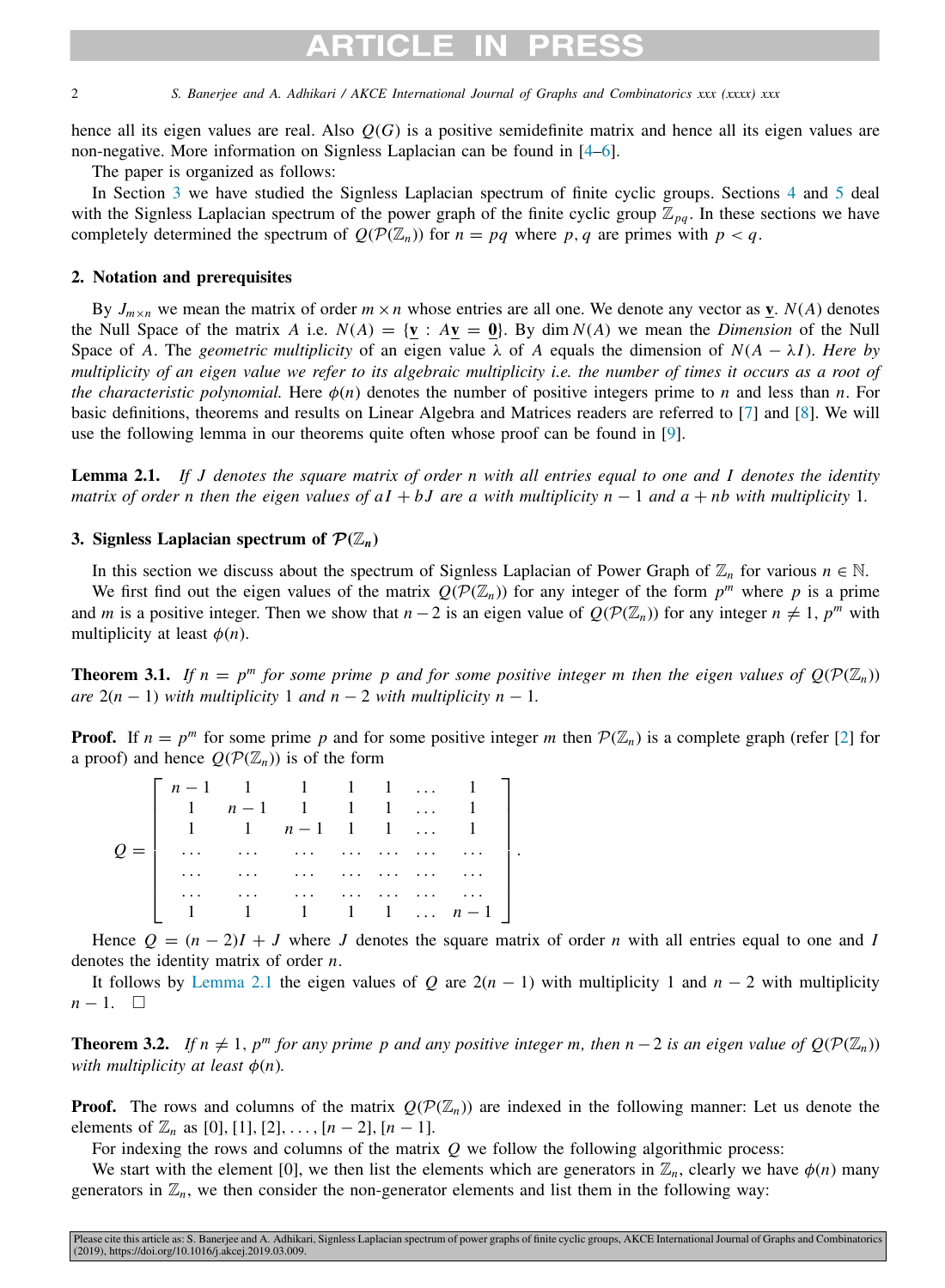## RTICI F IN

*S. Banerjee and A. Adhikari / AKCE International Journal of Graphs and Combinatorics xxx (xxxx) xxx* 3

If [*a*] is any non-generator element of  $\mathbb{Z}_n$  we first list the elements generated by [*a*] like [*a*], [2*a*], [3*a*], . . . , [*ka*] such that  $(k + 1)[a] = [0]$ .

We then consider the second non-generator element of  $\mathbb{Z}_n$  and repeat the previous process. The process gets repeated until all the elements of  $\mathbb{Z}_n$  are exhausted.

If  $n \neq 1$ ,  $p^m$  for any prime p and any positive integer m then  $Q(\mathcal{P}(\mathbb{Z}_n))$  has the following form:

$$
Q = \left[ \frac{((n-2)I + J)_{l \times l}}{J_{(n-l) \times l}^T} \middle| \frac{J_{l \times n-l}}{A_{(n-l) \times (n-l)}} \right].
$$

where  $l = \phi(n) + 1$  and  $J_{m \times n}$  denotes a matrix of order  $m \times n$  with all entries equal to 1. Then *A* is a matrix of order  $(n - l) \times (n - l)$  whose entries depend on *n*.

Now consider  $Q - (n-2)I$  which has the following form:

$$
Q - (n-2)I = \left[ \begin{array}{c|c} J_{l \times l} & J_{l \times n-l} \\ \hline J_{(n-l) \times l}^T & (A - (n-2)I)_{(n-l) \times (n-l)} \end{array} \right].
$$

We find that  $Q - (n-2)I$  has *l* identical rows as  $[1, 1, 1, \ldots, 1]$ .

Applying the following elementary row operations on  $\overline{Q}$  − (*n* − 2)*I*  $R_2 \rightarrow R_2 - R_1, R_3 \rightarrow R_3 - R_1, \ldots, R_l \rightarrow R_l - R_1$  we find that *Q* − (*n* − 2)*I* is *row-equivalent* to the following matrix

|          |                       | $\sim$ 1<br>$\theta$ | $\blacksquare$<br>$\overline{\mathbf{0}}$ | $\cdots$ |                                     |  |
|----------|-----------------------|----------------------|-------------------------------------------|----------|-------------------------------------|--|
|          |                       |                      |                                           |          |                                     |  |
| $\theta$ | $\mathbf{0}$          | 0                    | $\theta$                                  |          | 0                                   |  |
|          | $J^T_{(n-l)\times l}$ |                      |                                           |          | $(A - (n - 2)I)_{(n-l)\times(n-l)}$ |  |

Since  $Q-(n-2)I$  has  $\phi(n)$  zero rows, so Rank $(Q-(n-2)I) \leq n-\phi(n)$  and hence dimension of the null space of  $(Q-(n-2)I)$  >  $\phi(n)$ . The geometric multiplicity of 0 as an eigen value of  $Q-(n-2)I$  equals dim  $N(Q-(n-2)I)$ which is at least  $\phi(n)$ . Since  $Q - (n-2)I$  is symmetric so the geometric multiplicity and algebraic multiplicity of each of its eigen value is same and hence 0 is an eigen value of  $Q - (n - 2)I$  with multiplicity at least  $\phi(n)$ . Thus *n* − 2 is an eigen value of *Q* with multiplicity at least  $\phi(n)$ . □

### 4. Signless Laplacian spectrum of  $\mathcal{P}(\mathbb{Z}_{na})$

<span id="page-2-0"></span>In this section we particularly study the Signless Laplacian spectrum of Power Graph of  $\mathbb{Z}_{pa}$ . We show that the spectrum of  $Q(\mathcal{P}(\mathbb{Z}_{pq}))$  contains  $n-2$  as an eigen value with multiplicity exactly  $\phi(n) + 1$ . We also figure out some other eigen values in the spectrum of  $Q(\mathcal{P}(\mathbb{Z}_{pq}))$ .

<span id="page-2-1"></span>**Lemma 4.1.** *Consider the sets*  $\{[p], [2p], \ldots, [(q-1)p] \}$  *and*  $\{[q], [2q], \ldots, [(p-1)q] \}$  *in the group* ( $\mathbb{Z}_{pq}$ , +). *There does not exist positive integers r, <i>s* such that  $r[a] = s[b](\neq [0])$  where  $[a] \in \{[p], [2p], \ldots, [(q-1)p]\}$  and  $[b] \in \{[q], [2q], \ldots, [(p-1)q]\}.$ 

**Proof.** Since  $[a] \in \{[p], [2p], \ldots, [(q-1)p] \}$  we have  $[a] = [lp]$  where  $1 \leq l \leq q-1$  and  $[b] = [kq]$  where  $1 \leq k \leq p-1$ .

Assume that there exist positive integers *r*, *s* such that  $r[a] = s[b]$  which in turn implies that  $[rlp] = [skq]$ .

From  $[rlp] = [skq]$ , we get that  $rlp - skq \equiv 0 \pmod{pq}$ . Said differently, we have  $rlp - skq = pqt$ . This means  $skq \equiv 0 \pmod{p}$ . Since  $p \neq q$ , we get  $s \equiv 0 \pmod{p}$  (because  $1 \leq k < p$ ), likewise  $r \equiv 0 \pmod{q}$ . But then both  $r[a]$  and  $s[b]$  are the zero class  $[0]_{pq}$ , a contradiction.  $\square$ 

<span id="page-2-2"></span>**Theorem 4.2.** If  $n = pq$  for some primes p, q with  $p < q$  then  $n - 2$  is an eigen value of  $Q(\mathcal{P}(\mathbb{Z}_n))$  with *multiplicity exactly*  $\phi(n) + 1$ *.* 

Please cite this article as: S. Banerjee and A. Adhikari, Signless Laplacian spectrum of power graphs of finite cyclic groups, AKCE International Journal of Graphs and Combinatorics (2019), https://doi.org/10.1016/j.akcej.2019.03.009.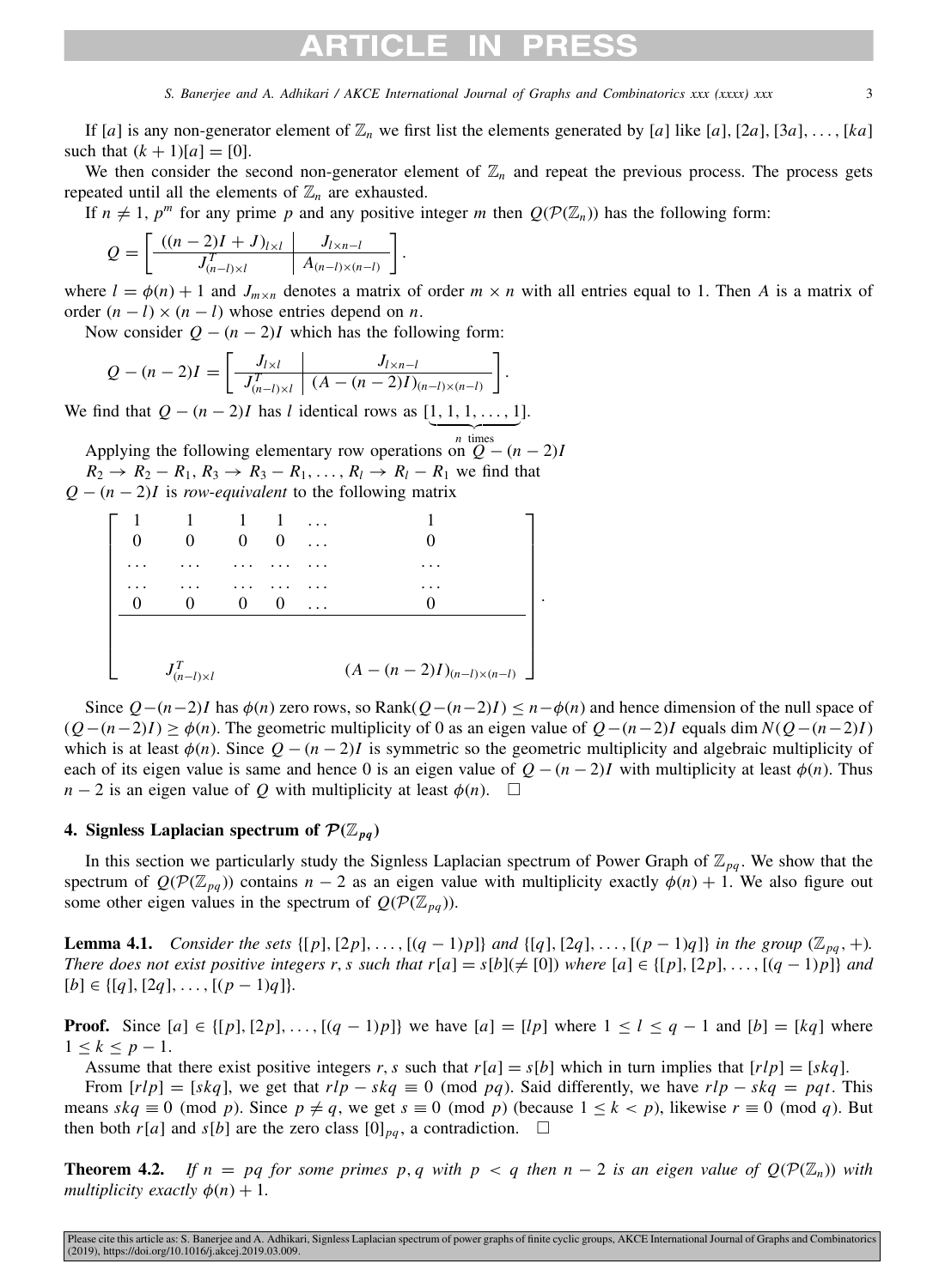**Proof.** The rows and columns of  $Q(\mathcal{P}(Z_{pq}))$  are indexed in the same way as in [Theorem](#page-1-2) [3.2.](#page-1-2) So  $Q(\mathcal{P}(Z_{pq}))$  will take the following form:

$$
Q = \left[ \frac{((n-2)I + J)_{l \times l}}{J_{(n-l) \times l}^T} \middle| \frac{J_{l \times n-l}}{A_{(n-l) \times (n-l)}} \right].
$$

The square matrix *A* of order *n* − *l* contains the rows and columns which are indexed by the non-generator elements of  $\mathbb{Z}_{pq}$ . The non-generator elements of  $\mathbb{Z}_{pq}$  are [p], [2p], [3p], ..., [(q - 1)p] and [q], [2q], [3q], ...,  $[(p-1)q]$ .

Now using [Lemma](#page-2-1) [4.1](#page-2-1) we find the matrix *A* will take the following form:

$$
A = \left[ \begin{array}{c|c} C_{(q-1)\times(q-1)} & 0 \\ \hline 0 & D_{(p-1)\times(p-1)} \end{array} \right],
$$

where,

$$
C = \begin{bmatrix} p(q-1) & 1 & 1 & \cdots & 1 \\ 1 & p(q-1) & 1 & \cdots & 1 \\ 1 & 1 & p(q-1) & \cdots & 1 \\ \cdots & \cdots & \cdots & \cdots & \cdots \\ \cdots & \cdots & \cdots & \cdots & \cdots \\ 1 & 1 & 1 & \cdots & p(q-1) \end{bmatrix}
$$

and

$$
D = \begin{bmatrix} q(p-1) & 1 & 1 & \dots & 1 \\ 1 & q(p-1) & 1 & \dots & 1 \\ 1 & 1 & q(p-1) & \dots & 1 \\ \dots & \dots & \dots & \dots & \dots \\ \dots & \dots & \dots & \dots & \dots \\ \dots & \dots & \dots & \dots & \dots \\ 1 & 1 & 1 & \dots & q(p-1) \end{bmatrix}
$$

Clearly  $C = (p(q-1)-1)I + J$  where both *I* and *J* are square matrices of order  $q-1$  and  $D = (q(p-1)-1)I + J$ where both *I* and *J* are square matrices of order  $p - 1$ .

.

The eigen values of *C* by [Lemma](#page-1-1) [2.1](#page-1-1) are *p*(*q*−1)−1 with multiplicity *q*−2 and *pq*−*p*+*q*−2 with multiplicity 1. Similarly the eigen values of *D* by [Lemma](#page-1-1) [2.1](#page-1-1) are  $q(p - 1) - 1$  with multiplicity  $p - 2$  and  $pq - q + p - 2$ with multiplicity 1.

Since all eigen values of *A* are non zero so

$$
Rank(A) = p + q - 2.\tag{4.1}
$$

Now as given in [Theorem](#page-1-2) [3.2,](#page-1-2) after elementary row and column operations, *Q*−(*n*−2)*I* takes the following form:

<span id="page-3-0"></span>.

| $\theta$ |                       | $\overline{1}$<br>$\theta$ | $\Omega$ | $\cdots$ |                                     |
|----------|-----------------------|----------------------------|----------|----------|-------------------------------------|
|          |                       |                            |          |          |                                     |
| $\theta$ |                       | 0                          |          |          |                                     |
|          |                       |                            |          |          |                                     |
|          | $J^T_{(n-l)\times l}$ |                            |          |          | $(A - (n - 2)I)_{(n-l)\times(n-l)}$ |

For  $n = pq$ , the matrix  $(A - (n-2)I)_{(n-l)\times(n-l)}$  takes the following form:

$$
\left[\frac{(C-(pq-2)I)_{(q-1)\times(q-1)}}{0}\middle|\frac{0}{(D-(pq-2)I)_{(p-1)\times(p-1)}}\right]
$$

Please cite this article as: S. Banerjee and A. Adhikari, Signless Laplacian spectrum of power graphs of finite cyclic groups, AKCE International Journal of Graphs and Combinatorics<br>(2019), https://doi.org/10.1016/j.akcej.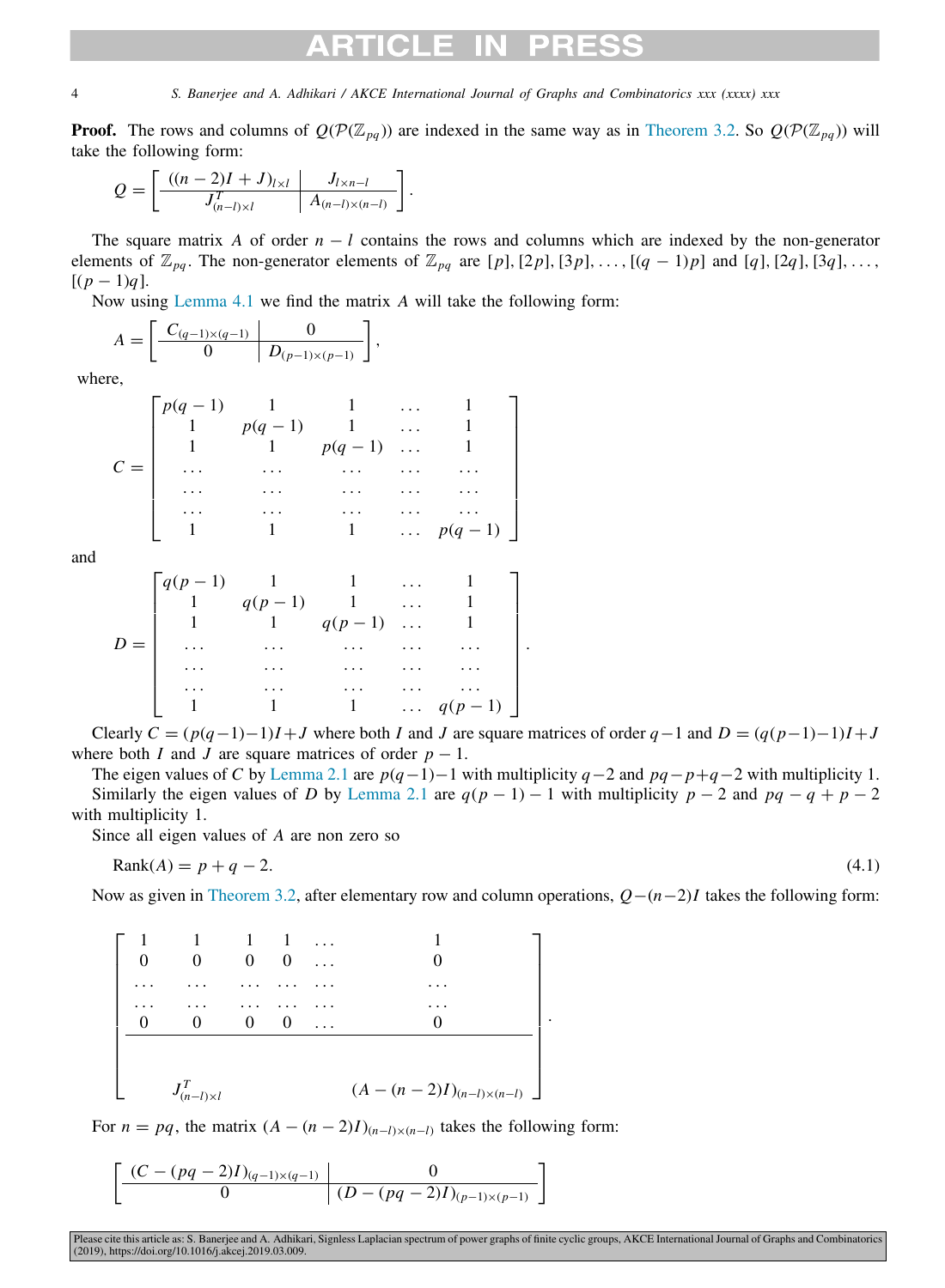## $\sim$

*S. Banerjee and A. Adhikari / AKCE International Journal of Graphs and Combinatorics xxx (xxxx) xxx* 5

where,

$$
C - (pq - 2)I = \begin{bmatrix} 2-p & 1 & 1 & \dots & 1 \\ 1 & 2-p & 1 & \dots & 1 \\ 1 & 1 & 2-p & \dots & 1 \\ \dots & \dots & \dots & \dots & \dots \\ \dots & \dots & \dots & \dots & \dots \\ 1 & 1 & 1 & \dots & 2-p \end{bmatrix}
$$

and

$$
D - (pq - 2)I = \begin{bmatrix} 2-q & 1 & 1 & \cdots & 1 \\ 1 & 2-q & 1 & \cdots & 1 \\ 1 & 1 & 2-q & \cdots & 1 \\ \cdots & \cdots & \cdots & \cdots & \cdots \\ \cdots & \cdots & \cdots & \cdots & \cdots \\ 1 & 1 & 1 & \cdots & 2-q \end{bmatrix}.
$$

**Claim.** Rank  $(Q - (n - 2)I) = n - \phi(n) - 1$ .

**Proof.** We already know from [Theorem](#page-1-2) [3.2](#page-1-2) that for any  $n \in \mathbb{N}$ ,

Rank  $(Q − (n − 2)I) ≤ n − φ(n)$ .

In order to show that Rank  $(Q - (n - 2)I) = n - \phi(n) - 1$  we consider the following square matrix *P* of order  $n - \phi(n)$  which is a submatrix of  $Q - (n - 2)I$ , where,



Consider the vector

$$
\underline{\mathbf{v}} = (q-p, \underbrace{-1, \dots, -1}_{q-1 \text{ times}}, \underbrace{1, \dots, 1}_{p-1 \text{ times}})
$$

 $)$  (4.2)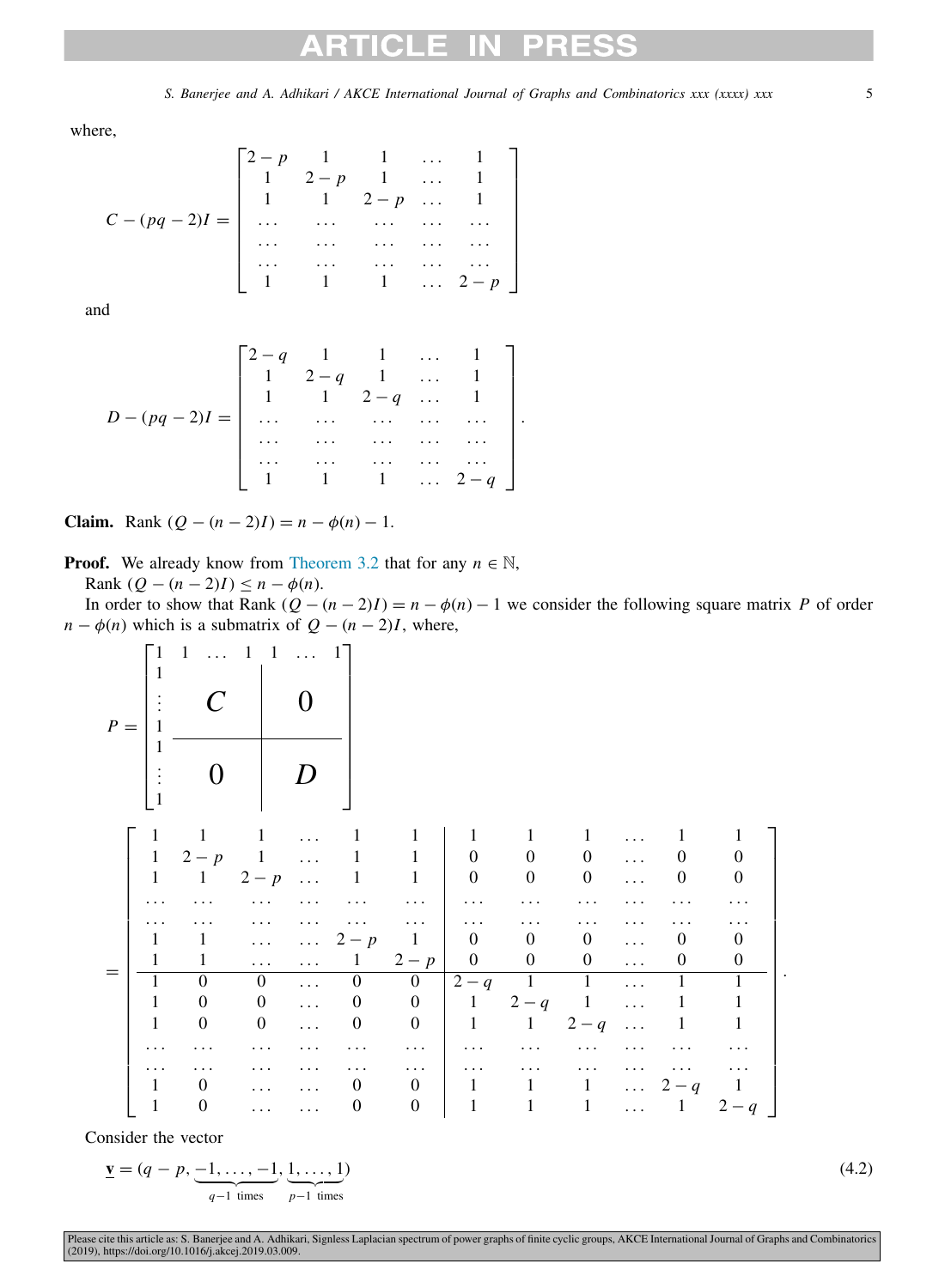Then we have  $P\mathbf{v} = \mathbf{0}$ . Since  $\underline{\mathbf{v}} \neq \underline{\mathbf{0}}$ , Hence

$$
Rank(P) \le p + q - 2. \tag{4.3}
$$

Now *P* contains *A* as a submatrix whose rank is exactly  $p + q - 2$  (By [\(4.1\)](#page-3-0)). So

<span id="page-5-1"></span><span id="page-5-0"></span>
$$
Rank(P) \ge p + q - 2. \tag{4.4}
$$

Combining  $(4.3)$  $(4.3)$  and  $(4.4)$  $(4.4)$  $(4.4)$  we have

$$
Rank(P) = p + q - 2.\tag{4.5}
$$

Since *P* is obtained by adjoining the vector  $[1, 1, 1, \ldots, 1]$  as both row and column with the matrix *A* and  $p+q-1$ times

Rank( $P$ ) =  $p + q - 2$  we find that

$$
Rank(Q - (n-2)I) = p + q - 2 = n - \phi(n) - 1. \quad \Box
$$
\n(4.6)

Since Rank $(Q - (n - 2)I) = p + q - 2 = n - \phi(n) - 1$ , so the geometric multiplicity of 0 as an eigen value of  $Q - (n-2)I$  equals  $\phi(n) + 1$  and since the matrix is symmetric, the algebraic multiplicity of 0 equals  $\phi(n) + 1$ which in turn implies that the multiplicity of  $n-2$  as an eigen value of *Q* is exactly  $\phi(n) + 1$ .

**Theorem 4.3.** For  $n = pq$  where p, q are primes and  $p < q$ ,  $p(q - 1) - 1$  and  $q(p - 1) - 1$  belongs to the *spectrum of Q*( $\mathcal{P}(\mathbb{Z}_{pq})$ ) *with multiplicity q* − 2 *and p* − 2 *respectively.* 

**Proof.** From [Theorem](#page-2-2) [4.2](#page-2-2), we know that  $Q(\mathcal{P}(\mathbb{Z}_{pa}))$  will take the following form:

$$
Q = \left[ \frac{((n-2)I + J)_{l \times l}}{J_{(n-l) \times l}^T} \middle| \frac{J_{l \times n-l}}{A_{(n-l) \times (n-l)}} \right]
$$

where,

$$
A = \left[ \begin{array}{c|c} C_{(q-1)\times(q-1)} & 0 \\ \hline 0 & D_{(p-1)\times(p-1)} \end{array} \right].
$$

Also

$$
C = \begin{bmatrix} p(q-1) & 1 & 1 & \dots & 1 \\ 1 & p(q-1) & 1 & \dots & 1 \\ 1 & 1 & p(q-1) & \dots & 1 \\ \dots & \dots & \dots & \dots & \dots \\ \dots & \dots & \dots & \dots & \dots \\ 1 & 1 & 1 & \dots & p(q-1) \end{bmatrix}
$$

and

$$
D = \begin{bmatrix} q(p-1) & 1 & 1 & \dots & 1 \\ 1 & q(p-1) & 1 & \dots & 1 \\ 1 & 1 & q(p-1) & \dots & 1 \\ \dots & \dots & \dots & \dots & \dots \\ \dots & \dots & \dots & \dots & \dots \\ 1 & 1 & 1 & \dots & q(p-1) \end{bmatrix}
$$

Consider the  $(q - 1) \times 1$  vector

 $\overline{1}$  =  $\Gamma$  $\Big\}$ 1 1 . . . 1 ⎤ ⎥ ⎥ ⎥ ⎦

.  $(4.7)$ 

.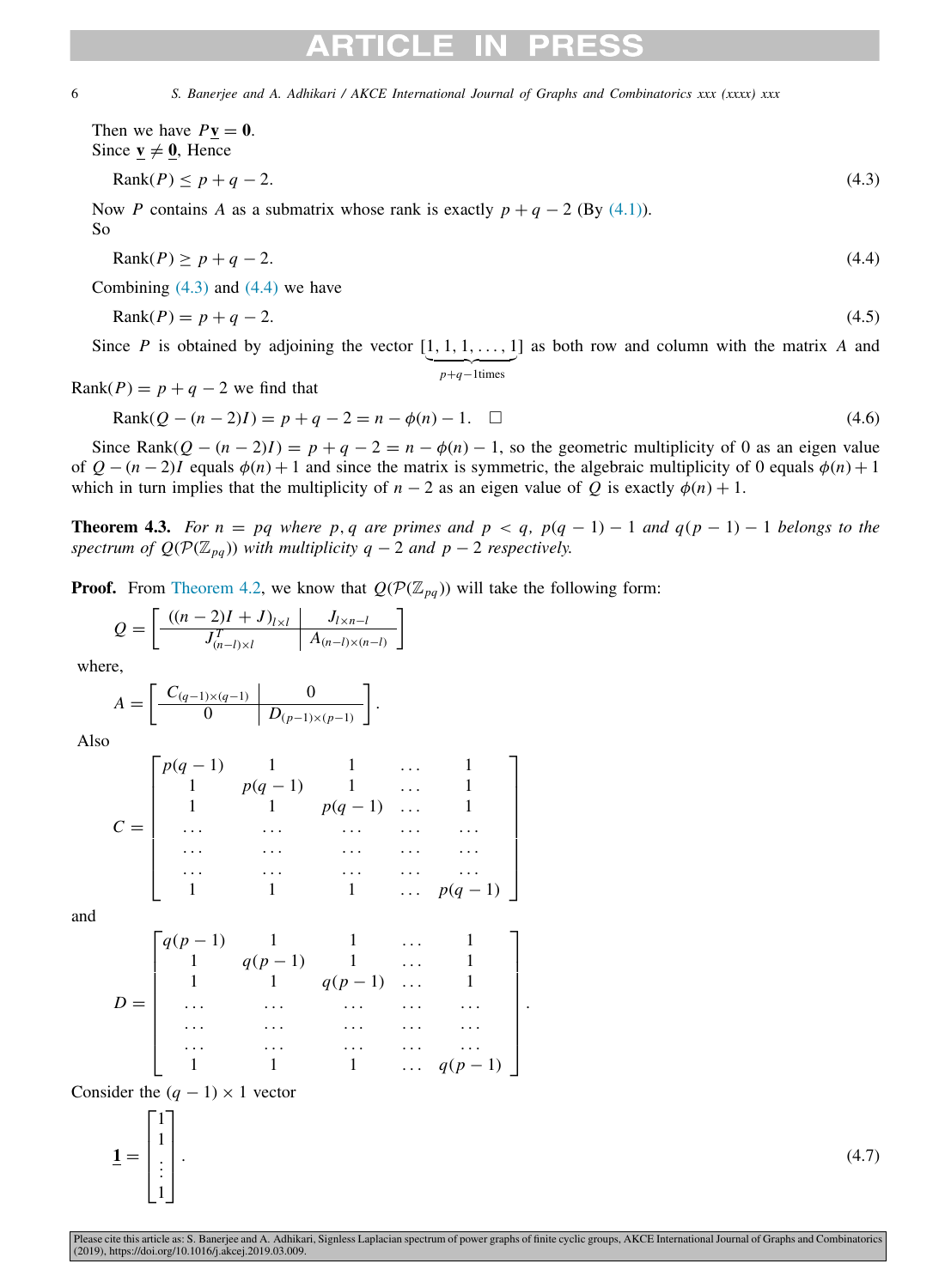Since the sum of the entries in each row of *C* is  $p(q - 1) + q - 2$ , so,

$$
C.\underline{1} = (p(q-1) + q - 2)\underline{1}
$$

i.e.  $p(q-1) + q - 2$  is an eigen value of *C* corresponding to the eigen vector 1.

Also since  $p(q - 1) - 1$  is an eigen value of *C* with multiplicity  $q - 2$  (Refer [Theorem](#page-2-2) [4.2\)](#page-2-2) hence,

$$
C.\underline{\mathbf{v}} = (p(q-1) - 1)\underline{\mathbf{v}},
$$

where **v** is an eigen vector of *C* corresponding to the eigen value  $p(q - 1) - 1$  and **v** is a  $q - 1 \times 1$  vector.

Since *C* is a symmetric matrix and the eigenvectors corresponding to distinct eigenvalues of a symmetric matrix are orthogonal hence we have

<span id="page-6-0"></span>
$$
\mathbf{v}.\mathbf{1} = 0.\tag{4.8}
$$

Now consider the vector **w** which is an  $n \times 1$  vector given by,

$$
\underline{\mathbf{w}} = \begin{bmatrix} \mathbf{0}_{l \times 1} \\ \mathbf{v}_{(q-1)\times 1} \\ \mathbf{0}_{(p-1)\times 1} \end{bmatrix} .
$$
 (4.9)

Now using Eq. ([4.8](#page-6-0)),

$$
Q \cdot \mathbf{\underline{w}} = \left[ \frac{((n-2)I + J)_{l \times l}}{J_{(n-l) \times l}^T} \middle| \frac{J_{l \times n-l}}{A_{(n-l) \times (n-l)}} \right] \left[ \begin{array}{c} \mathbf{\underline{0}} \\ \mathbf{\underline{v}} \\ \mathbf{\underline{0}} \end{array} \right] = \left[ \begin{array}{c} \mathbf{\underline{0}} \\ C \cdot \mathbf{\underline{v}} \\ \mathbf{\underline{0}} \end{array} \right] = (p(q-1) - 1) \mathbf{\underline{w}}.
$$

Hence  $p(q - 1) - 1$  is an eigen value of *Q*.

Also,

$$
D.\underline{1} = (q(p-1) + p - 2)\underline{1}
$$

i.e.  $q(p-1) + p - 2$  is an eigen value of *D* corresponding to the eigen vector 1.

Again since  $q(p-1) - 1$  is an eigen value of *D* with multiplicity  $p - 2$  (Refer [Theorem](#page-2-2) [4.2\)](#page-2-2) hence,

$$
D.\underline{\mathbf{x}} = (q(p-1)-1)\underline{\mathbf{x}},
$$

where **x** is an eigen vector of *D* corresponding to the eigen value  $q(p-1) - 1$  and **x** is a  $p - 1 \times 1$  vector.

<span id="page-6-1"></span>
$$
\underline{\mathbf{x}}.\underline{\mathbf{1}} = 0.\tag{4.10}
$$

Now consider the vector **y** which is an  $n \times 1$  vector given by,

$$
\underline{\mathbf{y}} = \begin{bmatrix} \mathbf{0}_{l \times 1} \\ \mathbf{0}_{(q-1)\times 1} \\ \mathbf{x}_{(p-1)\times 1} \end{bmatrix} .
$$
\n(4.11)

Now using Eq. ([4.10](#page-6-1)),

$$
Q \cdot \underline{\mathbf{y}} = \left[ \frac{((n-2)I + J)_{l \times l}}{J_{(n-l) \times l}^T} \middle| \frac{J_{l \times n-l}}{A_{(n-l) \times (n-l)}} \right] \left[ \begin{array}{c} \underline{\mathbf{0}} \\ \underline{\mathbf{0}} \\ \underline{\mathbf{x}} \end{array} \right] = \left[ \begin{array}{c} \underline{\mathbf{0}} \\ \underline{\mathbf{0}} \\ D \cdot \underline{\mathbf{x}} \end{array} \right] = (q(p-1) - 1)\underline{\mathbf{y}}.
$$

Hence  $q(p-1) - 1$  is an eigen value of *Q*.

Since multiplicity of  $p(q - 1) - 1$  as an eigen value of *C* is  $q - 2$  and multiplicity of  $q(p - 1) - 1$  as an eigen value of *D* is  $p - 2$  so  $p(q - 1) - 1$  and  $q(p - 1) - 1$  are eigen values of  $Q(\mathcal{P}(Z_{pq}))$  with multiplicity  $q - 2$  and  $p - 2$  respectively.  $\square$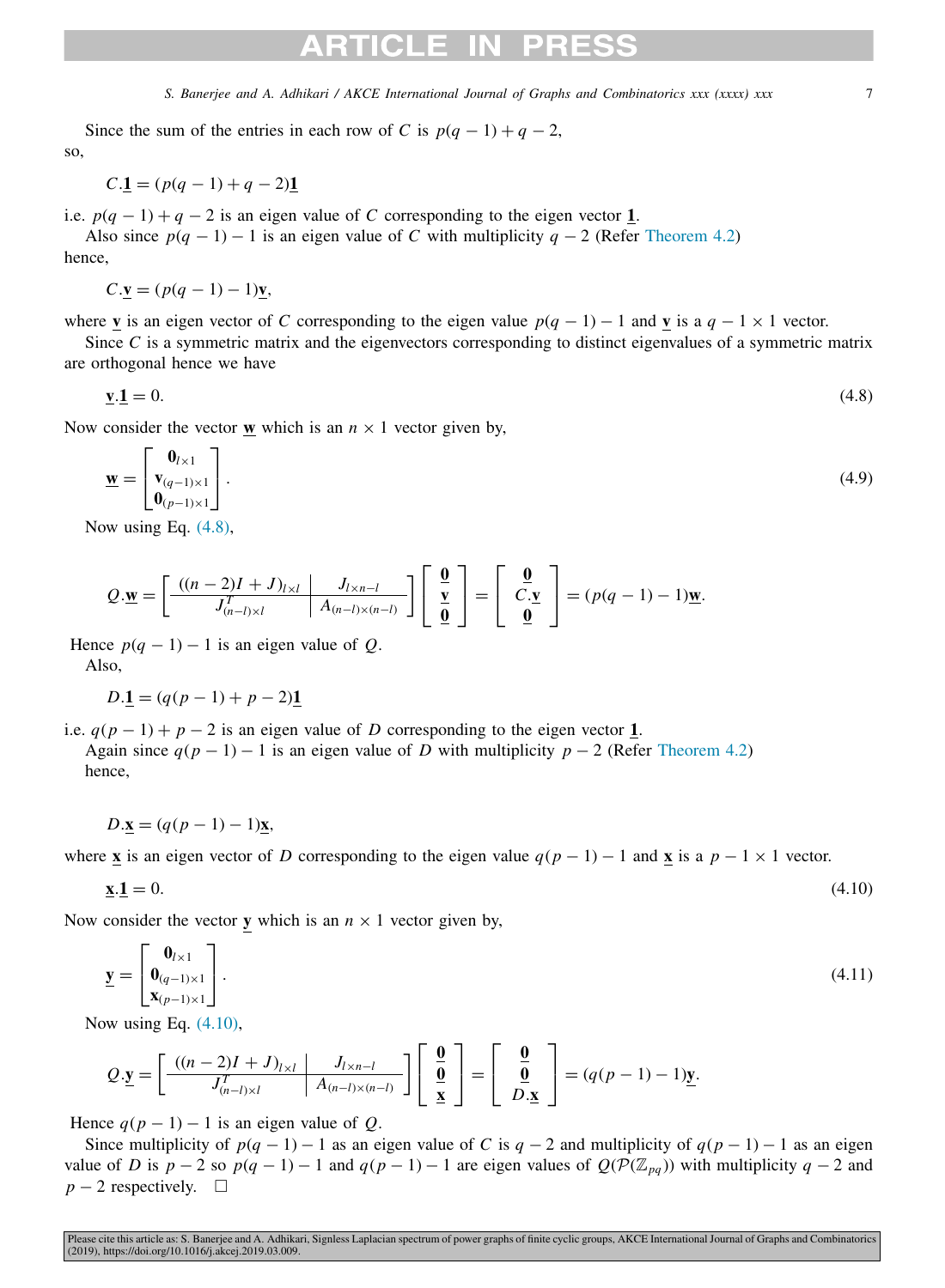## ARTICLE IN

8 *S. Banerjee and A. Adhikari / AKCE International Journal of Graphs and Combinatorics xxx (xxxx) xxx*

### 5. Using equitable partition to determine remaining eigen values of  $Q(\mathcal{P}(\mathbb{Z}_{pa}))$

<span id="page-7-0"></span>In this section we introduce and utilize the idea of equitable partition to find the remaining two eigen values of  $Q(\mathcal{P}(\mathbb{Z}_{pa}))$ , thus determining the complete spectrum of  $Q(\mathcal{P}(\mathbb{Z}_{pa}))$ .

### *5.1. Equitable Partition — Introduction and Definition*

<span id="page-7-1"></span>Given a graph *G*, a partition  $\pi$  of  $V(G) = V_1 \cup V_2 \cup \cdots \cup V_k$  is an equitable partition if every vertex in  $V_i$  has the same number of neighbours in  $V_j$  for all  $i, j \in \{1, 2, ..., k\}$ . In other words, for a graph *G* a partition  $\pi$  of  $V(G) = V_1 \cup V_2 \cup \cdots \cup V_k$  is equitable if the number of neighbours in  $V_j$  of a vertex *u* in  $V_i$  is a constant say  $b_{i,j}$ irrespective of  $u \in V_i$ . Interested readers may refer to [\[10](#page-10-8)[,11](#page-10-9)] and [[12\]](#page-10-10) for more information on equitable partition.

### *5.2. Matrix corresponding to an equitable partition* π

<span id="page-7-2"></span>Now given an equitable partition  $\pi$  of a graph *G* we can form a matrix  $Q_{\pi} = (q_{ij})$  in the following manner:

$$
q_{ij} = \begin{cases} b_{ij}, & i \neq j \\ b_{ii} + \sum_{j=1}^{k} b_{ij}, & i = j, \end{cases}
$$
 (5.1)

where  $b_{ij}$  is the number of neighbours a vertex  $v \in V_i$  has in  $V_j$  and  $b_{ii}$  is the number of neighbours a vertex  $v \in V_i$  has in  $V_i$ .

We refer the matrix  $Q_{\pi}$  as the matrix corresponding to the partition  $\pi$  of a graph *G*.

<span id="page-7-3"></span>We prove the following fact regarding  $Q_\pi$ :

Lemma 5.1. *Let Q be the signless Laplacian matrix associated with a graph G and let* π *be a partition of the graph G. If*  $\lambda$  *is an eigen value of*  $Q_\pi$  *then*  $\lambda$  *is also an eigen value of*  $Q$ *. In other words the spectrum of*  $Q_\pi$  *is contained in Q.*

**Proof.** Let  $V_1, V_2, \ldots, V_k$  is a partition of the vertex set of *G* corresponding to  $\pi$ . Suppose  $\lambda$  is an eigen value of  $Q_{\pi}$ , then  $Q_{\pi}$ **v** =  $\lambda$ **v** for some vector **v** =  $(v_1, v_2, v_3, \ldots, v_k)$ . Now consider the vector  $\mathbf{w} = (w_v)_{v \in V}$  where  $w_v = v_i$  if  $v \in V_i$ ,  $1 \le i \le k$ 

Hence,

$$
Q\mathbf{w} = (Q(w_v))_{v \in V} = (Q_\pi v_i)_i = (Q_\pi \mathbf{v}) = \lambda \mathbf{v} = (\lambda v_i)_i = \lambda (w_v)_{v \in V} = \lambda \mathbf{w}.
$$

Thus  $\lambda$  is an eigen value of Q corresponding to eigen vector **w**.  $\Box$ 

### *5.3. Complete spectrum of*  $Q(\mathcal{P}(\mathbb{Z}_{pq}))$

In this section we use the definition of equitable partitions given in Section [5.1](#page-7-1) to find an equitable partition  $\pi$ of  $\mathcal{P}(\mathbb{Z}_{pq})$  and then use the construction of matrix shown in Section [5.2](#page-7-2) to construct  $Q_\pi$  corresponding to  $\pi$ . Let  $V(G) = V_1 \cup V_2 \cup V_3$  where

*V*<sub>1</sub> is the set of generators of the group  $\mathbb{Z}_{pq}$  together with the zero element [0]. Since  $\mathbb{Z}_{pq}$  has  $\phi(pq) = (p-1)(q-1)$ generators, so  $V_1$  has  $(p-1)(q-1) + 1$  elements.

*V*<sub>2</sub> is the set of elements of the group  $\mathbb{Z}_{pq}$  generated by the element [*p*] i.e. *V*<sub>2</sub> = {[*p*], [2*p*], [3*p*], . . . , [(*q* − 1)*p*]}. Thus  $V_2$  has  $q-1$  elements.

*V*<sub>3</sub> is the set of elements of the group  $\mathbb{Z}_{pq}$  generated by the element [*q*] i.e. *V*<sub>3</sub> = {[*q*], [2*q*], [3*q*], . . . , [(*p* − 1)*q*]}. Thus  $V_3$  has  $p-1$  elements.

Note that each member of *V*<sub>1</sub> has exactly  $q - 1$  neighbours in *V*<sub>2</sub> and  $p - 1$  neighbours in *V*<sub>3</sub>. Each member of *V*<sub>2</sub> has exactly  $(p - 1)(q - 1) + 1$  neighbours in *V*<sub>1</sub> and no neighbours in *V*<sub>3</sub>. Each member of *V*<sub>3</sub> has exactly  $(p-1)(q-1)+1$  neighbours in  $V_1$  and no neighbours in  $V_2$ .

Hence the partition  $V(G) = V_1 \cup V_2 \cup V_3$  given above is an equitable partition of  $\mathcal{P}(\mathbb{Z}_{pq})$ . We denote it by  $\pi$ .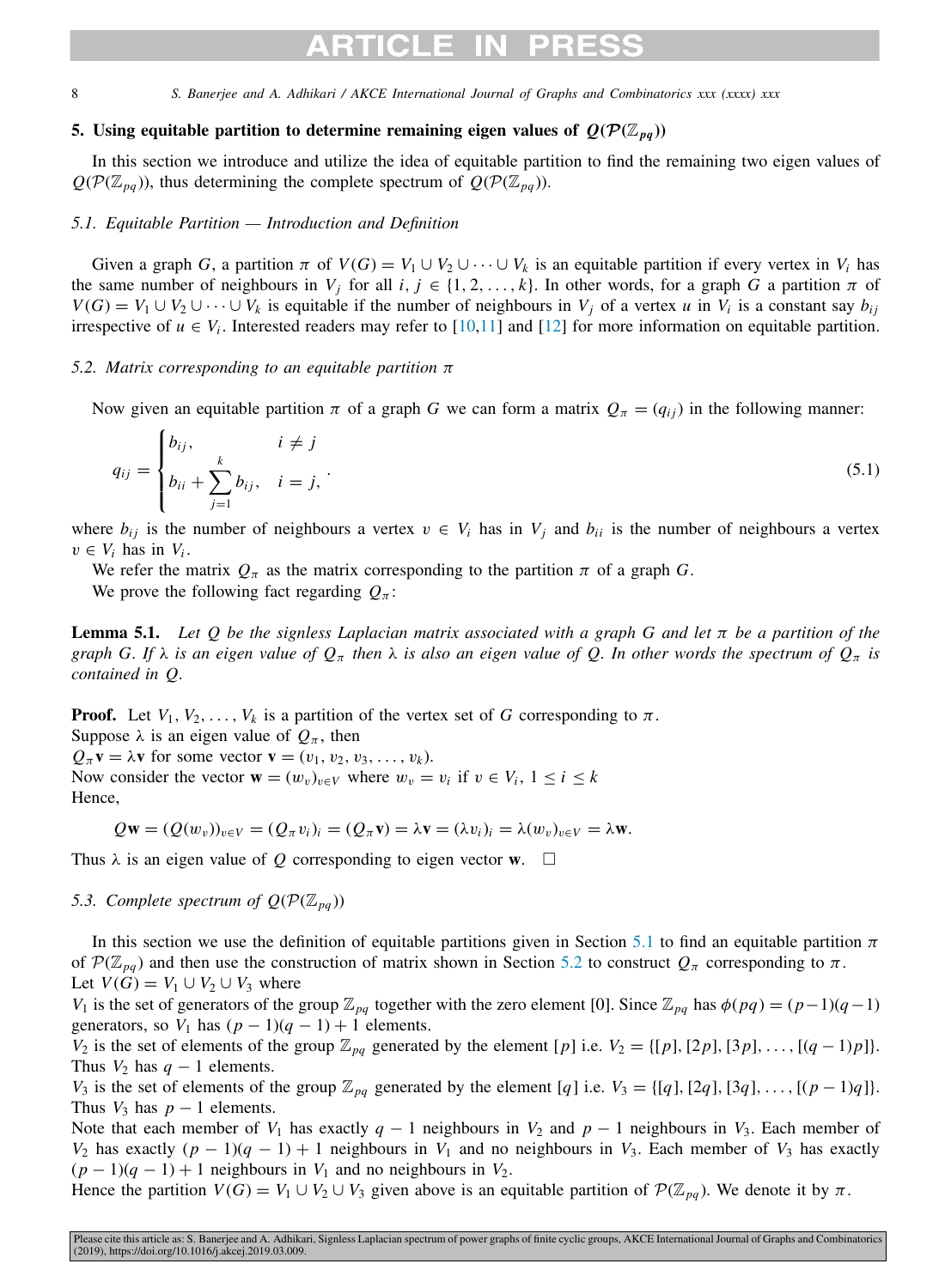Also note that each member of *V*<sub>1</sub> has  $\phi(pq) = (p-1)(q-1)$  neighbours in *V*<sub>1</sub>, each member of *V*<sub>2</sub> has  $q-2$ neighbours in  $V_2$  and each member of  $V_3$  has  $p-2$  neighbours in  $V_3$ . From Section [5.2](#page-7-2) we find that  $Q_{\pi}(\mathbb{Z}_{pq})$  takes the following form:

<span id="page-8-0"></span>
$$
\begin{bmatrix} 2pq - p - q & q - 1 & p - 1 \ pq - p - q + 2 & pq + q - p - 2 & 0 \ pq - p - q + 2 & 0 & p + pq - q - 2 \end{bmatrix}.
$$

We observe the following facts regarding  $Q_{\pi}(\mathbb{Z}_{pa})$ :

**Lemma 5.2.** *pq-2 is an eigen value of*  $Q_{\pi}(\mathbb{Z}_{pa})$ *.* 

**Proof.** Consider  $Q_{\pi}(\mathbb{Z}_{pq}) - ((pq-2)I)$ 

$$
\begin{bmatrix} pq-p-q+2 & q-1 & p-1 \ pq-p-q+2 & -p+q & 0 \ pq-p-q+2 & 0 & p-q \end{bmatrix}.
$$

Applying the elementary row operations  $R_2 \rightarrow R_2 - R_1$ ,  $R_3 \rightarrow R_3 - R_1$ , we get the following matrix,

| $\int pq - p - q + 2$ | $q-1$ $p-1$<br>$1-p$ $1-p$<br>$1-q$ $1-q$ |
|-----------------------|-------------------------------------------|
|                       |                                           |
|                       |                                           |
|                       |                                           |

 $\det(Q_{\pi}(\mathbb{Z}_{pa}) - ((n-2)I)) = 0.$ 

Hence 0 is an eigen value of  $Q_{\pi}(\mathbb{Z}_{pq}) - ((pq - 2)I)$  which implies  $pq - 2$  is an eigen value of  $Q_{\pi}(\mathbb{Z}_{pq})$ . □ Let  $\lambda_1, \lambda_2$  be the other two eigen values of  $Q_\pi(\mathbb{Z}_{pq})$ .

We know that trace of a matrix equals sum of its eigen values and determinant of a matrix equals product of its eigen values. By [Lemma](#page-8-0) [5.2](#page-8-0)  $Q_{\pi}(\mathbb{Z}_{pq})$  has  $pq-2$  as one of its eigen value hence we have,

$$
\lambda_1 + \lambda_2 = 3pq - p - q - 2. \tag{5.2}
$$

and

$$
\lambda_1 \lambda_2 = 2p^2 q^2 - 2p^2 q - 2pq^2 + 2pq - 2p - 2q + 4. \tag{5.3}
$$

Since  $\lambda_1, \lambda_2$  satisfies the following equation:

 $x^2$  – trace( $Q_\pi(\mathbb{Z}_{pq})$ ) + det( $Q_\pi(\mathbb{Z}_{pq})$ ) = 0 we have,

$$
x^{2} - (3pq - p - q - 2)x + (2p^{2}q^{2} - 2p^{2}q - 2pq^{2} + 2pq - 2p - 2q + 4) = 0.
$$
 (5.4)

<span id="page-8-2"></span>**Lemma 5.3.** *The eigen values*  $\lambda_1, \lambda_2$  *of*  $(Q_\pi(\mathbb{Z}_{pq}))$  *are not contained in*  $\{pq-2, pq-1\} - 1, q(p-1) - 1\}$ *,*  $i.e. \lambda_i, i \in \{1, 2\} \notin \{pq - 2, p(q - 1) - 1, q(p - 1) - 1\}.$ 

**Proof.** If  $\lambda_i$ ,  $i \in \{1, 2\}$  is one of  $pq - 2$ ,  $p(q - 1) - 1$ ,  $q(p - 1) - 1$  then either  $pq - 2$  or  $p(q - 1) - 1$  or  $q(p - 1) - 1$ must satisfy Eq. [\(5.4\)](#page-8-1).

We consider the following 3 cases:

Case 1: Checking if  $pq - 2$  satisfies Eq. ([5.4](#page-8-1)).

<span id="page-8-1"></span>
$$
(pq-2)^2 - (3pq - p - q - 2)(pq - 2) +
$$
  
\n
$$
(2p^2q^2 - 2p^2q - 2pq^2 + 2pq - 2p + 2pq - 2p - 2q + 4)
$$
  
\n
$$
= 6pq - p^2q - pq^2 - 4p - 4q + 4
$$
  
\n
$$
= -pq(p+q-6) - 4(p+q) + 4.
$$

Here  $p, q$  are primes with  $p < q$  and hence we consider the following two sub-cases:

Case I: 
$$
p = 2
$$
,  $q = 3$   
Then  $4 - 4(p + q) - pq(p + q - 6) = 4 - 4(5) - 6(-1) = -10 \neq 0$ .

Please cite this article as: S. Banerjee and A. Adhikari, Signless Laplacian spectrum of power graphs of finite cyclic groups, AKCE International Journal of Graphs and Combinatorics (2019), https://doi.org/10.1016/j.akcej.2019.03.009.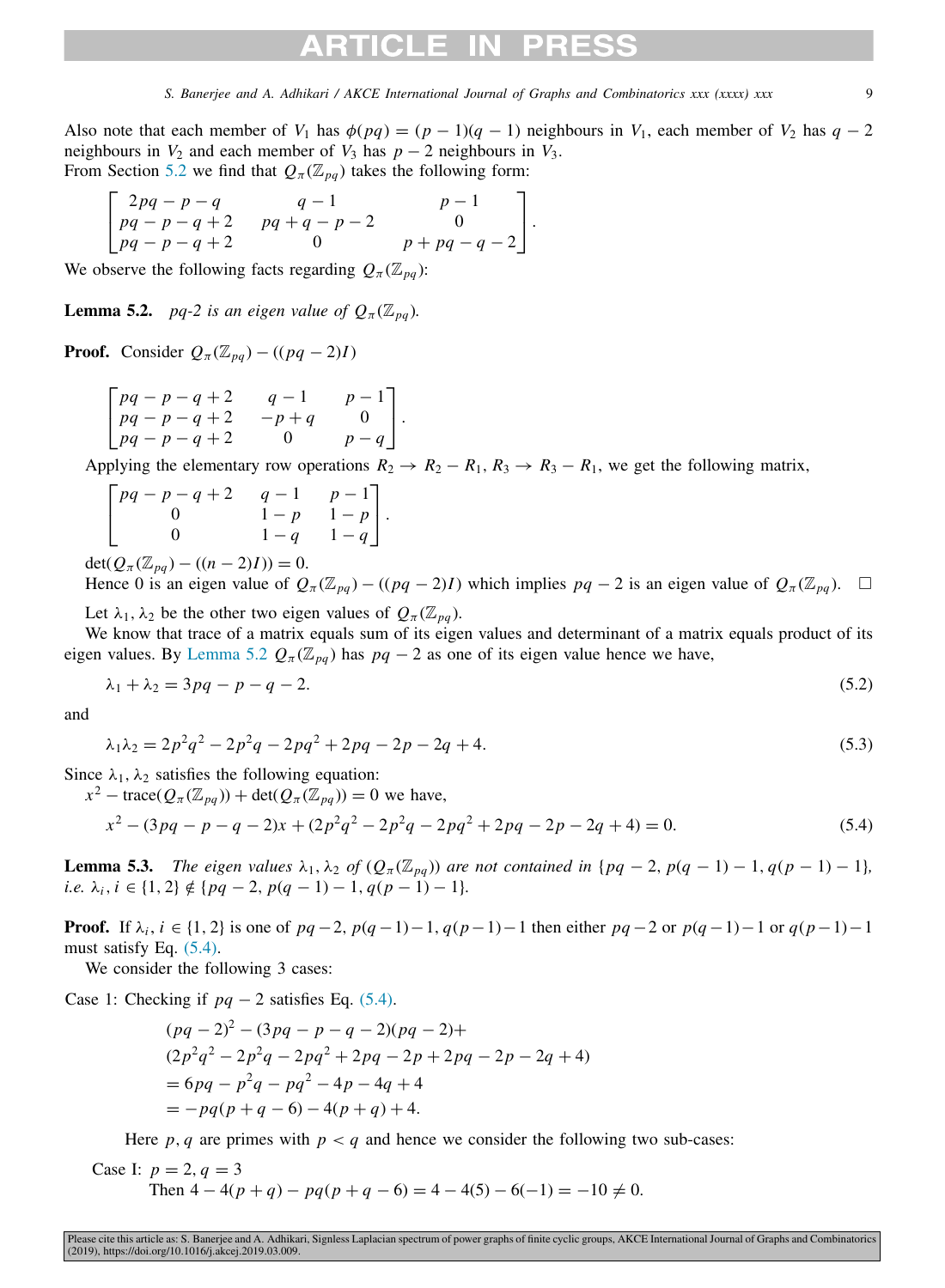Case II:  $(p, q) \neq (2, 3)$ Note that  $(p+q) > 1$  for all primes p, q which implies that  ${4-4(p+q)}<0.$ Also for all primes  $p, q$  where  $(p, q) \neq (2, 3)$  $p + q - 6 > 0 \implies -pq(p + q - 6) < 0.$ Hence we get that  $\{4-4(p+q)\} - pq(p+q-6) < 0$  for all primes  $(p, q) \neq (2, 3)$ .

Hence  $pq - 2$  is not a root of Eq. [\(5.4\)](#page-8-1). Case 2: Checking if  $p(q - 1) - 1$  satisfies Eq. [\(5.4\)](#page-8-1).

$$
{p(q - 1) - 1}^{2} - {(3pq - p - q - 2)(pq - p - 1)} +
$$
  
\n
$$
(2p^{2}q^{2} - 2p^{2}q - 2pq^{2} + 2pq - 2p + 2pq - 2p - 2q + 4)
$$
  
\n
$$
= p^{2}q^{2} + p^{2} - 2pq^{2} + 1 - 2pq + 2p - 3p^{2}q^{2} + 3p^{2}q + 3pq + p^{2}q - p^{2} - p
$$
  
\n
$$
+pq^{2} - pq - q + 2pq - 2p - 2 + 2p^{2}q^{2} - 2p^{2}q - 2pq^{2} + 2pq - 2p + 2pq - 2p - 2q + 4
$$
  
\n
$$
= 4pq - 3p - pq^{2} + 3 - 3q
$$
  
\n
$$
= pq(4 - q) - 3(p + q - 1).
$$

Again considering two sub-cases as in Case 1 we can conclude that  $p(q - 1) - 1$  does not satisfy Eq. ([5.4](#page-8-1)).

Case 3: Checking if  $q(p-1) - 1$  satisfies Eq. [\(5.4\)](#page-8-1).

$$
{q(p - 1) - 1}^{2} - {(3pq - p - q - 2)(pq - q - 1)} +
$$
  
\n
$$
(2p^{2}q^{2} - 2p^{2}q - 2pq^{2} + 2pq - 2p - 2q + 4)
$$
  
\n
$$
= qp^{2} + q - 2pq + 1 - 2pq + 2q - 3p^{2}q^{2} + 3pq^{2} + 3pq + p^{2}q - pq - p +
$$
  
\n
$$
q^{2}p - q^{2} - q + 2pq - 2q - 2 + 2p^{2}q^{2} - 2p^{2}q - 2pq^{2} + 2pq - 2p - 2q + 4
$$
  
\n
$$
-p^{2}q^{2} + 2pq^{2} + 2pq - 3p - q^{2} - 2q - 3
$$
  
\n
$$
= -q^{2}(p - 1)^{2} - 3(p + 1) + 2q(p - 1).
$$

Now  $2q(p-1) < q^2(p-1)^2$  for all primes p, q with  $p < q$ . Hence,  $-q^2(p-1)^2 - 3(p+1) + 2q(p-1) < 0$ . Thus,  $q(p-1) - 1$  is not a root of Eq. [\(5.4\)](#page-8-1).  $\Box$ 

**Theorem 5.4.** *The eigen values of*  $Q(\mathbb{Z}_{pq})$  *are pq* − 2 *with multiplicity pq* − *p*−*q* + 2, *p*(*q* − 1)−1 *with multiplicity*  $q-2$ ,  $q(p-1)-1$  *with multiplicity*  $p-2$ ,  $\lambda_1$  *and*  $\lambda_2$  *each with multiplicity* 1*.* 

**Proof.** By [Lemma](#page-7-3) [5.1](#page-7-3), the spectrum of  $Q_{\pi}(\mathbb{Z}_{pq})$  is contained in  $Q(\mathbb{Z}_{pq})$ . Hence  $\lambda_1, \lambda_2$  are eigen values of  $Q(\mathbb{Z}_{pq})$ . Also [Lemma](#page-8-2) [5.3](#page-8-2) shows that  $\lambda_1$ ,  $\lambda_2$  are different from the eigen values which we have found in Section [4.](#page-2-0) Thus the eigen values of  $Q_{\pi}(\mathbb{Z}_{pq})$  are  $pq-2$  with multiplicity  $pq-p-q+2$ ,  $p(q-1)-1$  with multiplicity  $q-2$ ,  $q(p-1) - 1$  with multiplicity  $p-2$ ,  $\lambda_1$  and  $\lambda_2$  where  $\lambda_1$ ,  $\lambda_2$  are roots of Eq. [\(5.4\)](#page-8-1). □

### 6. Conclusion

In this paper we have studied the Signless Laplacian spectrum of the power graph of  $\mathbb{Z}_n$  and in particular we have found out the Signless Laplacian spectrum of  $\mathbb{Z}_{pq}$ . We have determined all the eigenvalues of  $Q(\mathcal{P}(\mathbb{Z}_{pq}))$ which are  $pq - 2$  with multiplicity  $pq - (p + q) + 2$ ,  $p(q - 1) - 1$  with multiplicity  $q - 2$  and  $q(p - 1) - 1$  with multiplicity  $p - 2$ ,  $\lambda_1$  and  $\lambda_2$  each with multiplicity 1.

### Acknowledgements

The authors are grateful to Professor Steve Kirkland, Professor and Head Department of Mathematics, University of Manitoba, USA for his valuable comments.

Please cite this article as: S. Banerjee and A. Adhikari, Signless Laplacian spectrum of power graphs of finite cyclic groups, AKCE International Journal of Graphs and Combinatorics (2019), https://doi.org/10.1016/j.akcej.2019.03.009.